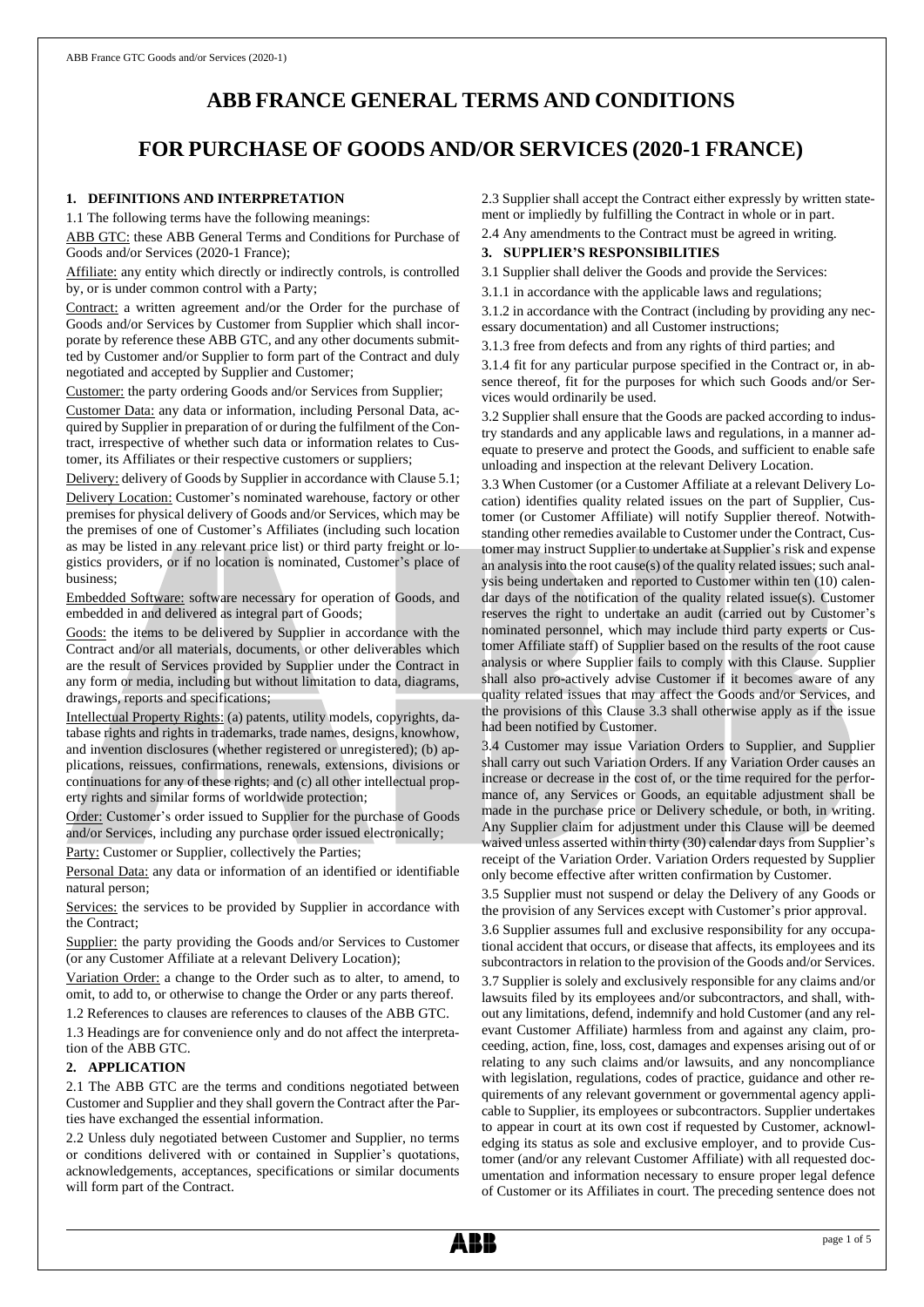apply if the liability or damage was caused by Customer's gross negligence or intentional act.

3.8 Customer is authorized to make, or procure the making of, any payments due to Supplier's subcontractors performing Services, or providing Goods under the Contract, in order to avoid lawsuits, liens or encumbrances. Such payments may be made through withholding Supplier's credits, offsetting or in any other way. Supplier shall provide any support requested by Customer with regard to such payments and indemnify and hold harmless Customer and its Affiliates for any payments made.

## **4. PAYMENT, INVOICING**

4.1 In consideration of the Goods delivered and/or the Services provided by Supplier in accordance with the Contract, Customer shall pay to Supplier the purchase price stated in the Contract provided the invoice fulfils the requirements defined in the Contract. Payment shall be made in the country in which Supplier is registered, to a bank account in the name of Supplier. The price is inclusive of all fees and taxes (other than VAT or equivalent) and of all costs of manufacturing, processing, warehousing and packaging (including returning any returnable packaging) of any Goods.

4.2 Supplier shall submit invoices in an auditable form, complying with applicable laws, generally accepted accounting principles and the specific Customer requirements, containing the following minimum information: Supplier name, address and reference person including contact details; invoice date; invoice number; Order number and Supplier number; address of Customer; quantity; specification of Goods and/or Services; price (total amount invoiced); currency; tax or VAT amount; tax or VAT number; Authorized Economic Operator and/or Approved Exporter Authorization number and/or other customs identification number, if applicable; payment terms as agreed. Supplier shall state the Order number on all invoices (in particular but not limited to commercial, pro forma or customs invoices). In the event of late payment or maturity extension, it will be applied in accordance with the law as a penalty, an increase in the amount of receivables equal to three times the legal rate of interest. Similarly, in case of late payment or partial payment, a lump sum of 40 Euros is payable ipso jure from the first day of delay.

4.3 Invoices must be sent to the billing address specified in the Contract (or as otherwise agreed with Customer).

4.4 Customer shall pay the invoice in accordance with the payment terms agreed in the Contract.

4.5 Customer will reimburse expenses only at cost and to the extent agreed in writing.

4.6 Services charged on the basis of hourly rates require written confirmation of Supplier's time sheets by Customer. Supplier shall submit such time sheets to Customer for confirmation as may be instructed by Customer but latest together with any related invoice. Confirmation of time sheets cannot be construed as acknowledgement of any claims. Customer is not obliged to pay invoices based on time sheets which are not confirmed by Customer in writing.

4.7 Customer reserves the right to set off or withhold payment for Goods and/or Services not provided in accordance with the Contract.

#### **5. DELIVERY, PERFORMANCE OF SERVICES**

5.1 Unless agreed otherwise in the Contract, the Goods shall be delivered in accordance with INCOTERMS 2020 FCA, to the Delivery Location.

5.2 The Services shall be provided at the Delivery Location.

5.3 Supplier shall provide, no later than at the time of acceptance of the Contract, the following minimum information: number of packages and contents, the customs tariff numbers of the country of consignment, and the countries of origin for all Goods. For controlled Goods, the relevant national export control numbers must be indicated and, if the Goods and/or Services are subject to U.S. export regulations, the U.S. Export Control Classification Numbers (ECCN) or classification numbers of the International Traffic in Arms Regulations (ITAR) must be specified. Proofs of preferential origin as well as conformity declarations and marks of the country of consignment or destination are to be submitted without being requested; certificates of origin upon request.

5.4 The Goods shall be delivered, and Services shall be provided, during Customer's business hours (or those of the requested Delivery Location) unless otherwise requested by Customer.

5.5 Upon Delivery, Supplier (or its appointed carrier) shall provide Customer (or, if requested, any nominated Customer Affiliate at the Delivery Location) a delivery note and any other required export and import documents not mentioned in Clause 5.3. If Customer has approved partial delivery, such delivery note shall also include the outstanding balance.

5.6 Ownership of the Goods passes to Customer at Delivery. To the extent that the Goods contain Embedded Software, ownership of such Embedded Software will not passto Customer, but Supplier shall grant, or – as applicable – shall procure that the third party owner grants, Customer and all users a worldwide, irrevocable, perpetual, transferable, non-exclusive, royalty-free right to use the Embedded Software as integral part of such Goods and/or for servicing either of them. For the avoidance of doubt, Supplier shall have no rights of retention of title, and Supplier will convey good title to the Goods, free of any liens or encumbrances (but transfer of title and ownership in the Goods to Customer shall not release Customer from its obligation to pay for those Goods, in accordance with the terms of the Contract).

#### **6. ACCEPTANCE**

6.1 Delivery of Goods or provision of Services shall not be deemed to be acceptance of such Goods or Services by Customer. Customer (or its nominated Customer Affiliate at the Delivery Location) shall have reasonable time to inspect or test the Goods and/or Services and to report any defects to Supplier. If a defect in the Goods and/or Services was not reasonably detectable during the inspection, Customer (or its nominated Customer Affiliate at the Delivery Location) shall have reasonable time to provide notice of such defect after it has become apparent and/or to reject the Goods and/or Services.

6.2 The Parties may agree on a certain acceptance procedure, in which case acceptance will be subject to Customer's written acceptance statement (or that of Customer's nominated Affiliate). Supplier shall inform Customer (and any relevant Customer Affiliate) in writing within a reasonable time period in advance when the Goods and/or Services are ready for acceptance.

6.3 Customer may enforce any remedy defined in the Contract for any rejected Goods or Services.

#### **7. DELAY**

Supplier will deliver Goods in accordance with any date or time, and at least in accordance with any lead times, specified in the Contract. If the Delivery of Goods or the provision of Services does not comply with the agreed date(s), Customer may:

7.1 terminate the Contract in whole or in part;

7.2 refuse any subsequent delivery of the Goods or provision of the Services;

7.3 recover from Supplier any expenses reasonably incurred by Customer (or any affected Customer Affiliate) in obtaining the Goods and/or Services in substitution from another supplier;

7.4 claim damages for any justified cost, loss, expenses and liquidated damages incurred by Customer (or by any affected Customer Affiliate) which are attributable to Supplier's delay;

7.5 claim liquidated damages as agreed in the Contract;

and it is agreed that Customer may select one or more such remedies and recovering costs or damages under any of Clauses 7.3 to 7.5 shall not exclude Customer from recovering other costs or damages under the other parts of this Clause 7.

#### **8. WARRANTY AND REMEDIES**

8.1 Supplier warrants that the Goods and/or Services comply with the Contract, including but without limitation to Supplier's responsibilities as defined in Clause 3.1.

8.2 Supplier warrants that the Goods are new and unused at the date of Delivery and remain free from defects during the warranty period.

8.3 The warranty period is twenty-four (24) months from Delivery, or as otherwise set out in the Contract.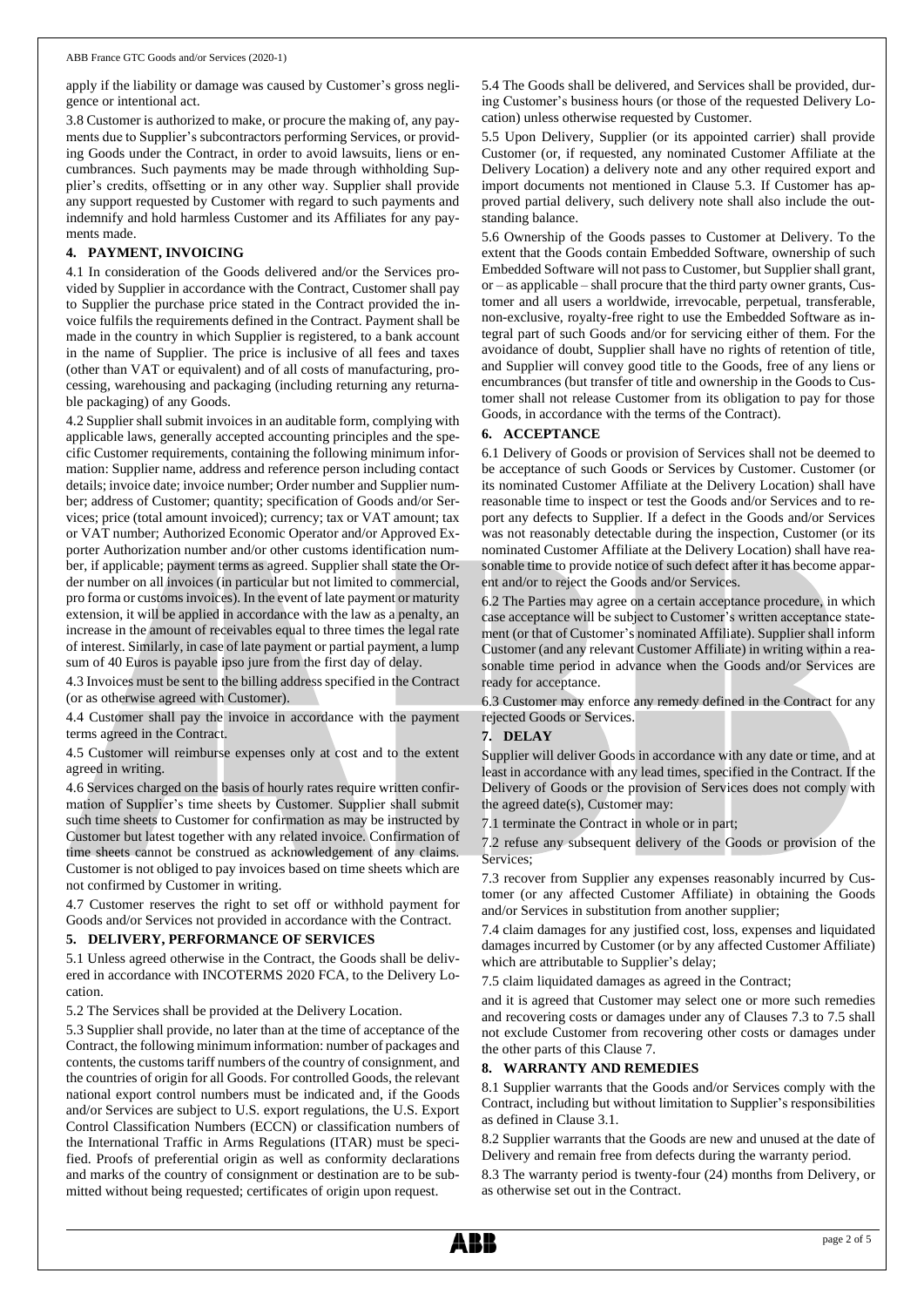8.4 In case of breach of any warranty which is not remedied within forty-eight (48) hours from Customer's notification, or in case of any other breach of the Contract, Customer is entitled to enforce any or all of the following remedies at its discretion and at Supplier's expense:

8.4.1 to give Supplier an opportunity to carry out any additional work necessary to ensure that the Contract is fulfilled;

8.4.2 to require Supplier promptly to repair or replace the defective Goods and/or Services;

8.4.3 to carry out (or to instruct a third party to carry out) any additional work necessary to make the Goods and/or Services comply with the Contract;

8.4.4 to refuse any further Goods and/or Services;

8.4.5 to require Supplier to indemnify and hold harmless Customer (and any relevant Customer Affiliate) for such damages as may have been sustained by Customer (or any Customer Affiliate) as a result of Supplier's breach of the Contract;

8.4.6 to terminate the Contract, and in such event:

8.4.6.1 Customer has no obligation to compensate Supplier (including paying for the Goods and/or Services which have been rejected); and

8.4.6.2 at Customer's option, Supplier shall pay back to Customer any remuneration received from Customer for the Goods and/or Services and take back the Goods at Supplier's own cost and risk; and

8.4.6.3 Customer may source equivalent replacement goods and/or services from an alternative supplier (with any incremental costs incurred in doing so being for Supplier's account).

8.7 In case of a breach of any warranty, the entire warranty period shall be restarted for the defective Goods/Services from the date the remediation is completed to Customer's satisfaction.

8.8 The rights and remedies available to Customer under the Contract are cumulative and are not exclusive of any rights or remedies available at law or in equity.

## **9. INTELLECTUAL PROPERTY RIGHTS**

9.1 Subject to Clause 9.2, Supplier hereby grants Customer and its Affiliates, or undertakes to procure that Customer and its Affiliates are granted, a worldwide, irrevocable, transferable, sub-licensable, non-exclusive, royalty-free license to use the Intellectual Property Rights in the Goods, including Embedded Software, if any.

9.2 Supplier herewith assigns to Customer (or will assign to Customer's nominated Affiliate) full ownership rights in any Intellectual Property Rights in Goods resulting from the Services. Supplier further agrees, upon Customer's request and at its cost, to take all further steps necessary to perfect Customer's ownership (or that of its nominated Affiliate) to the Intellectual Property Rights.

9.3 Intellectual Property Rights in any Goods created by or licensed to Supplier prior or outside a Contract (Pre-Existing IPR) will remain vested in Supplier (or the third-party owner). To the extent that Pre-Existing IPR are embedded in any Goods resulting from the Services, Supplier grants, or undertakes to procure that the third party owner grants, Customer and its Affiliates a worldwide, irrevocable, transferable, sub-licensable, non-exclusive, royalty-free license to use the Pre-Existing IPR as part of such Goods, including the right to improve, develop, market, distribute, sublicense or otherwise use such Pre-Existing IPR.

9.4 Supplier must specify in writing and prior to Delivery all open source software contained in or used by Embedded Software, if any, and request Customer's written approval. Supplier agrees to replace at its own cost any open source software components rejected by Customer with software of at least the same quality and functionality.

9.5 If any claim is made against Customer (or any Customer Affiliate) that the Goods and/or Services infringe a third party's Intellectual Property Rights, Supplier shall at its cost, but at Customer's discretion: (i) procure for Customer, Customer's Affiliates and Customer's clients, as the case may be, the right to continue using the Goods and/or Services; (ii) modify the Goods and/or Services so they cease to be infringing; or (iii) replace the Goods and/or Services with non-infringing equivalents. Otherwise, Customer is entitled to terminate the Contract and to reclaim all sums which it, or any Customer Affiliate, has paid to Supplier thereunder.

## **10. COMPLIANCE, INTEGRITY**

10.1 Supplier shall provide the Goods and/or Services in compliance with all relevant laws, regulations, and codes of practice.

10.2 Supplier and its subcontractors must comply with the ABB List of Prohibited and Restricted Substances and report to Customer (and/or any Customer Affiliate operating at the relevant Delivery Location) the substances contained in the Goods. Supplier must also comply with the reporting and other requirements regarding Conflict Minerals made available under **[www.abb.com](http://www.abb.com/) – Supplying – Material Compliance – ABB Policy and Supplier Requirements** or otherwise and shall provide Customer (and any relevant Customer Affiliate) with documents, certificates and statements as requested. Any statement made by Supplier to Customer (whether directly or indirectly) with regard to materials used for or in connection with the Goods and/or Services will be deemed to be a representation under the Contract.

10.3 Supplier represents and warrants that it is and will remain fully compliant with all applicable trade and customs laws, regulations, instructions, and policies, including, but not limited to, satisfying all necessary clearance requirements, proofs of origin, export and import licenses and exemptions from, and making all proper filings with appropriate governmental bodies and/or disclosures relating to the provision of services, the release or transfer of goods, hardware, software and technology.

10.4 No material or equipment included in or used for the Goods and/or Services must originate from any company or country listed in any relevant embargo issued by the authority in the country where the Goods and/or Services will be used, or by an authority otherwise having influence over the equipment and material forming part of the Goods and/or Services. If any of the Goods and/or Services are or will be subject to export restrictions, it is Supplier's responsibility to promptly inform Customer (and any relevant Customer Affiliate) in writing of the particulars of such restrictions.

10.5 Each Party warrants that it will not, directly or indirectly, and that each has no knowledge that other persons will, directly or indirectly, make any payment, gift or other commitment to its customers, to government officials or to agents, directors and employees of each Party, or any other party, in a manner contrary to applicable laws (including but not limited to the U. S. Foreign Corrupt Practices Act, the UK Bribery Act 2010 and, where applicable, legislation enacted by member states and signatories implementing the OECD Convention Combating Bribery of Foreign Officials), and shall comply with all relevant laws, regulations, ordinances and rules regarding bribery and corruption. Consequently, Customer undertakes, insofar as these provisions are applicable to it, having regard to Article 17.I. of Law No 2016-1691, known as Law Sapin II, on transparency, the fight against corruption and the modernization of economic life, to take measures to prevent and detect the commission in France or abroad of acts of corruption or influence peddling, in the manner provided for in Article 17.II. Nothing in the Contract will render either Party or any of its Affiliates liable to reimburse the other for any such consideration given or promised.

10.6 Supplier herewith acknowledges and confirms that Supplier has received a copy of ABB's Code of Conduct and ABB's Supplier Code of Conduct or has been provided information on how to access both ABB Codes of Conduct online under **[www.abb.com/Integrity](http://www.abb.com/Integrity)**. Supplier agrees to perform its contractual obligations in accordance with both ABB Codes of Conduct.

10.7 ABB has established reporting channels where Supplier and its employees may report suspected violations of applicable laws, policies or standards of conduct as authorized by French law and such as mandated by the CNIL(Commission Nationale Informatique et Liberté) (Web portal: **[www.abb.com/Integrity](http://www.abb.com/Integrity) – Reporting Channels**; contact details specified on this Web portal), and Supplier shall ensure that such reporting channels are used to report any suspected violations.

10.8 Any violation of an obligation contained in this Clause 10 is a material breach of the Contract and entitles the other Party to terminate the Contract with immediate effect and without prejudice to any further rights or remedies available thereunder or at law. Notwithstanding anything to the contrary in the Contract, each Party shall, without any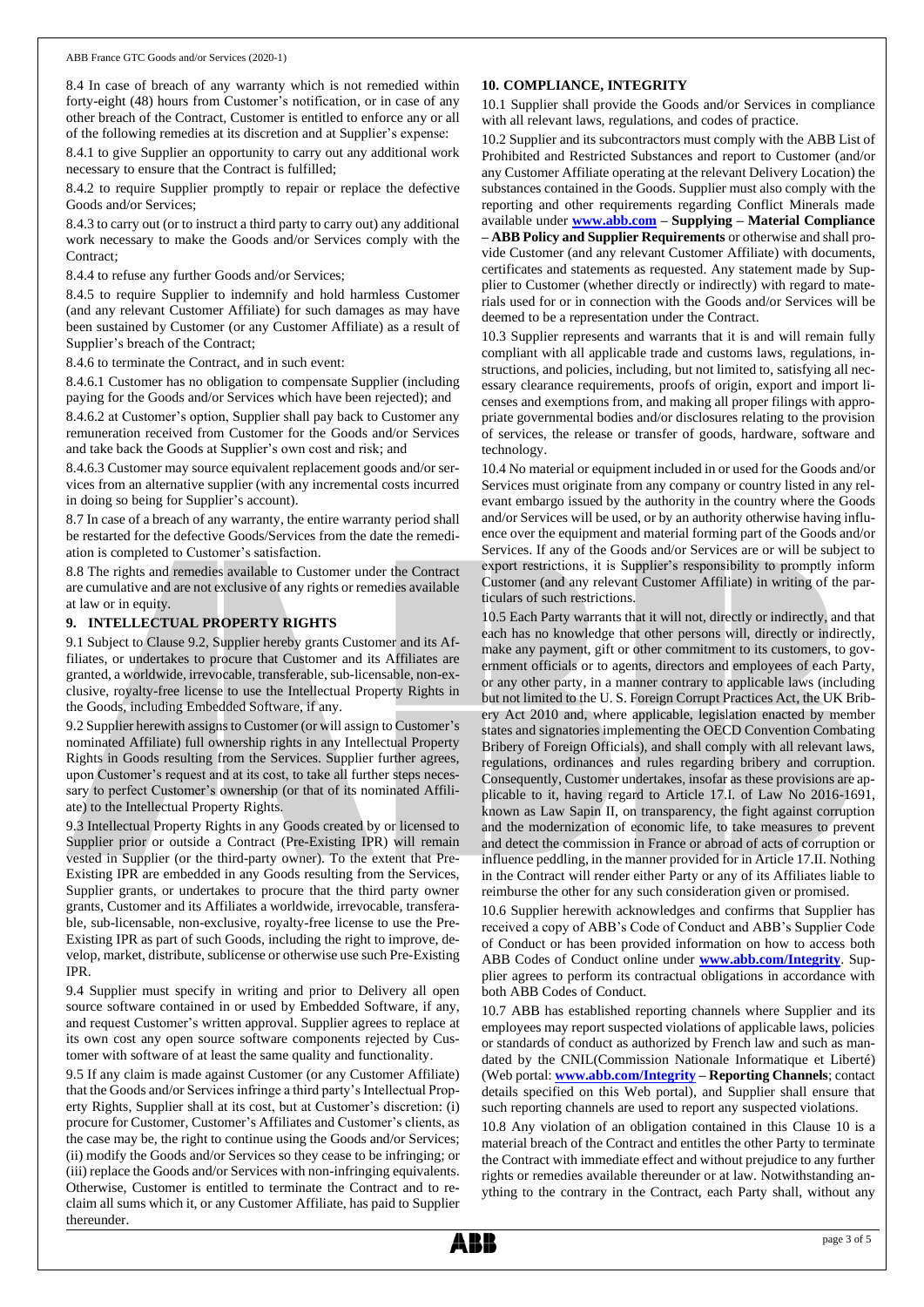limitations, indemnify and hold harmless the other Party (and any affected Customer Affiliate) for all liabilities, damages, cost or expenses incurred as a result of any such violation and/or termination of the Contract, or arising from export restrictions concealed by Supplier.

# **11. CONFIDENTIALITY, DATA SECURITY,**

#### **DATA PROTECTION**

11.1 Supplier shall keep in strict confidence all Customer Data and any other information concerning Customer's or its Affiliates' business, their products and/or their technologies which Supplier obtains in connection with the Goods and/or Services to be provided (whether before or after acceptance of the Contract). Supplier shall restrict disclosure of such confidential material to such of its employees, agents or subcontractors or other third parties as need to know the same for the purpose of the provision of the Goods and/or Services to Customer. Supplier shall ensure that such employees, agents, subcontractors or other third parties are subject to and comply with the same obligations of confidentiality as applicable to Supplier and will be liable for any unauthorized disclosures.

11.2 Supplier shall apply appropriate safeguards, adequate to the type of Customer Data to be protected, against the unauthorised access or disclosure of Customer Data and protect such Customer Data in accordance with the generally accepted standards of protection in the related industry, or in the same manner and to the same degree that it protects its own confidential and proprietary information – whichever standard is higher. Supplier may disclose confidential information to Permitted Additional Recipients (which means Supplier's authorised representatives, including auditors, legal counsel, consultants and advisors) provided always that: (i) such information is disclosed on a strict need-toknow basis; and (ii) such Permitted Additional Recipients sign with Supplier a confidentiality agreement with terms substantially similar hereto or, where applicable, are required to comply with codes of professional conduct ensuring confidentiality of such information. Supplier shall comply with, and ensure that the Permitted Additional Recipients comply with, any security procedure, policy or standard provided to Supplier by Customer or any of its Affiliates from time to time, and in particular with the ABB Cyber Security Requirements for Suppliers as made available under **[www.abb.com/Supplying/Cybersecu](http://www.abb.com/Supplying/Cybersecurity)[rity](http://www.abb.com/Supplying/Cybersecurity)**, or as otherwise set out in the Contract.

11.3 Supplier must not: (i) use Customer Data for any other purposes than for providing the Goods and/or Services; or (ii) reproduce the Customer Data in whole or in part in any form except as may be required by the Contract; or (iii) disclose Customer Data to any third party, except to Permitted Additional Recipients or with the prior written consent of Customer.

11.4 Supplier shall install and update at its own cost adequate virus protection software and operating system security patches for all computers and software utilized in connection with providing the Goods and/or Services.

11.5 Supplier shall inform Customer (and any affected Customer Affiliate) without delay about suspicion of breaches of data security or other serious incidents or irregularities regarding any Customer Data.

11.6 Supplier agrees that Customer (and any affected Customer Affiliate) may provide any information received from Supplier to other Affiliates of Customer and to third parties.

#### 11.7 **Protection of Personal Data**

11.7.1 If Customer discloses Personal Data to Supplier, Supplier shall comply with all applicable data protection laws and regulations.

11.7.2 Supplier shall apply appropriate physical, technical and organizational measures to ensure a level of security of Personal Data appropriate to the respective risk and the ability to ensure the ongoing confidentiality, integrity, availability and resilience of processing systems and services.

11.7.3 Supplier agrees that it will not withhold or delay its consent to any changes to this Clause 11 which in Customer's or its Affiliates' reasonable opinion are required to be made in order to comply with applicable data protection laws and regulations and/or with guidelines and advice from any competent supervisory authority, and agrees to implement any such changes at no additional cost to Customer.

11.7.4 Supplier acknowledges that the processing of Personal Data in accordance with the Contract may require the conclusion of additional data processing or data protection agreements with Customer or its Affiliates. To the extent such additional agreements are not initially concluded as part of the Contract, Supplier, its relevant Affiliates or subcontractors shall upon Customer's request promptly enter into any such agreement(s), as designated by Customer and as required by mandatory law or a competent data protection or other competent authority.

# **12. LIABILITY AND INDEMNITY**

12.1 Without prejudice to applicable mandatory law, Supplier shall, without any limitations, indemnify and hold harmless Customer, and any affected Customer Affiliate, for all liabilities, damages, cost, losses or expenses incurred by Customer (or such Customer Affiliate) as a result of Supplier's breach of the Contract. Supplier shall, without any limitations, indemnify and hold harmless Customer and each relevant Customer Affiliate for any claim made by a third party against Customer (or such Customer Affiliate) in connection with the Goods and/or Services, including but without limitation to claims that such Goods and/or Services infringe a third party's Intellectual Property Rights. Upon Customer's request Supplier shall defend Customer (or any relevant Customer Affiliate) against any third-party claims.

12.2 Supplier is responsible for the control and management of all of its employees, suppliers and/or subcontractors, and it is responsible for their acts or omissions as if they were the acts or omissions of Supplier.

12.3 Supplier shall maintain in force, and upon request provide evidence of, adequate liability insurance and statutory worker's compensation/employer's liability insurance with reputable and financially sound insurers, which however will not relieve Supplier from any liability towards Customer (or any Customer Affiliate). The insured amount cannot be considered as limitation of liability.

## **13. TERMINATION**

13.1 Customer may terminate the Contract for convenience in whole or in part by giving Supplier thirty (30) calendar days written notice. In such event Customer shall pay to Supplier the value of the delivered but unpaid Goods and/or Services (provided that such Goods and/or Services otherwise comply with the Contract) and proven direct costs reasonably incurred by Supplier for undelivered Goods and/or Services, however in no event more than the price for the Goods and/or Services agreed under the Contract. No further compensation will be due to Supplier.

13.2 In the event of Supplier's breach of the Contract, Customer is entitled to terminate the Contract in accordance with Clause 8.4.

13.3 Customer may terminate the Contract with immediate effect by notice in writing in the event that: (i) an interim order is applied for or made, or a voluntary arrangement approved, or a petition for a bankruptcy order is presented or a bankruptcy order is made against Supplier; or (ii) any circumstances arise which entitle the court or a creditor to appoint a receiver or administrator or to make a winding-up order; or (iii) other similar action is taken against or by Supplier by reason of its insolvency or in consequence of debt; or (iv) there is a change of control of Supplier.

13.4 Upon termination Supplier shall immediately and at Supplier's expense return to Customer (or Customer's Affiliate) all Customer or Customer Affiliate property (including any Customer Data, documentation, and transfer of Intellectual Property Rights) then under Supplier's control and provide Customer (or its nominated Affiliate) with the complete documentation about the Goods and/or Services.

#### **14. FORCE MAJEURE**

14.1 Neither Party (nor any Customer Affiliate receiving the Goods and/or Services) will be liable for any delay or failure to perform its obligations under a Contract if the delay or failure results from an event of Force Majeure. **Force Majeure** means an event that was not foreseeable by the affected Party (or Customer Affiliate) at the time of execution of the Contract, is unavoidable and outside the reasonable control of the affected Party (or Customer Affiliate), provided that it cannot overcome such event despite all reasonable efforts, and that it provides notice to the other Party (and, in the case of Supplier being affected, to